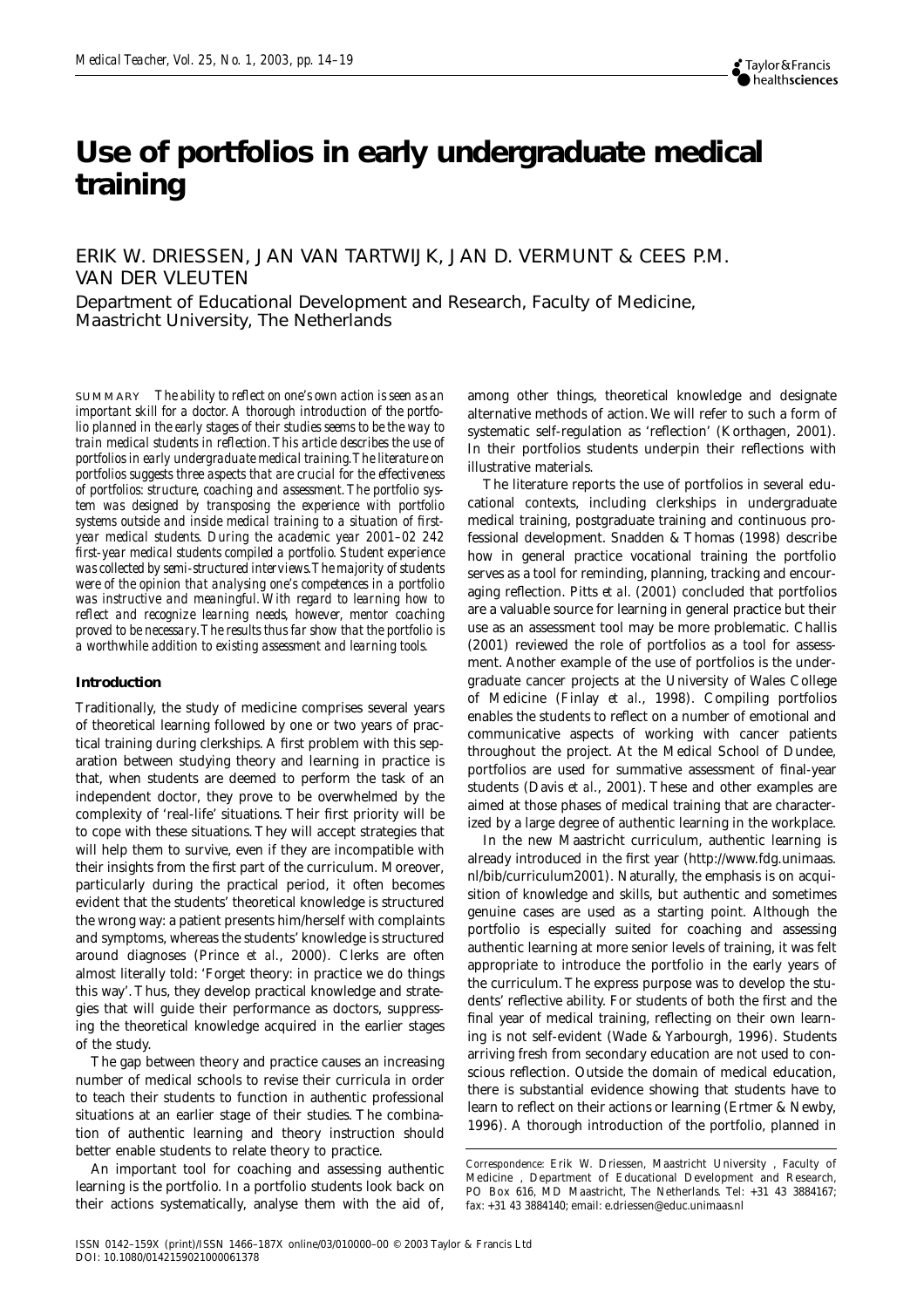the early stages of their studies, seems to be the way to provide for this training in reflection (Loughran & Corrigan, 1995; Krause, 1996).

In addition to stimulating reflection, we had three other reasons for an early introduction of portfolio in our curriculum. The second reason was to create a mentoring system in which student could receive pastoral care during their studies. A third was to give students more responsibility for their learning and assessment. The last goal was to make the portfolio part of the assessment system, forcing students to review and integrate all assessment feedback.

In this article, we will describe the Maastricht portfolio as an illustration of an early undergraduate portfolio. We will discuss the reasons for the choices we made in designing the portfolio and report on a first evaluation, focusing on the effects on students' reflective ability.

# **The Maastricht portfolio in the first year of medical studies**

In the period (March 2000 until August 2001) in which we designed the portfolio system, it was not possible to draw on the experience from other programmes with similar portfolio systems. Both Medline and Eric were searched for empirical studies of portfolios. Medline produced studies in the senior years of undergraduate and in postgraduate training and professional nurse training. There are also practical manuals available for the application of the portfolio learning and assessment tool in the final phase of medical studies and for adult education (Snadden *et al*., 1999; Friedman Ben David *et al*., 2001).

Not one study found related to first-year medical students. The search in Eric did produce empirical studies of portfolios in the early years of instruction: in most cases they were deployed in teacher training and pre-university education. In addition, Eric yielded studies relating to other phases of non-medical education, of course. In designing our portfolio system, we had therefore to transpose the experience with portfolio systems outside and within medical training to a situation of first-year medical students. Below, we will review a number of essential aspects of the portfolio and discuss the reasons for our choices on the basis of evidence found elsewhere.

# **Structuring**

Many portfolio systems prove to have too much of a prescribed character: the exact content, the volume and the structure of the portfolio have been pre-set in detail (Simmons, 1996). In compiling such a portfolio, students have little or no possibility to bring out their personal qualities. An overly structured portfolio will readily deteriorate into a tick-off list through which students can demonstrate that they have met the expectations. This results in students showing forced study behaviour and being mainly occupied with getting the learning results needed ticked off (Carrol *et al*., 1996; Gearhart & Wolf, 1997). In addition, it has become evident that, if students are afforded little freedom compiling the portfolio, they will not readily include their observations (Murphy *et al*., 1997). Student ownership is an important contributor to successful stimulation of reflection.

If, however, little or no structure is provided for the portfolio, students often have no idea how to go about it (Wade

& Yarbourgh, 1996; Gearhart & Wolf, 1997). Portfolio systems that provide too little structure often lead to frustrating experiences, especially for students who are compiling a portfolio for the first time.

For the Maastricht first-year portfolio a compromise was sought. Since the aim of the portfolio is to encourage reflection, it is advisable to organize the portfolio around student self-reflection (Gearhart & Wolf, 1997). In the portfolio reflection is structured around four professional roles of the doctor, based on a Dutch national competence profile for doctors: one's role as (a) medical expert; (b) researcher, (c) healthcare worker; and (d) person (Metz *et al*., 2001). Professional roles were chosen to express competence, because these proved to be easier to comprehend than abstractly formulated competences (Tartwijk *et al*., 2002). The portfolio has been given structure by including sections, one for each professional role. Self-assessment and analysis of the student's own performance is thus organized on a role-by-role basis, underpinned by systematic reference to illustrative materials.

The structure of the portfolio is as follows:

- curriculum vitae;
- role as medical expert;
- role as researcher;
- role as healthcare worker;
- role as person;
- general:
	- summary of strengths and weaknesses analysis;
	- report of progress interview and/or of exit interview/ advice
- 
- annexes.

Global requirements are set for each professional role. The students themselves determine the content and form of their portfolio. Their self-reflection serves both them when compiling the portfolio and the persons reading it as a guideline. The students are free in their choice of materials. For each professional role, a number of probing questions have been formulated to guide the student in writing the introspective part. Posing probing questions is a way to encourage reflection on learning (Spandel, 1997).The questions structure the students' thought processes.

For each professional role, the students analyse their professional development thus far, draw conclusions from the analysis and set learning objectives for the coming period. They therefore show per professional role what and how they have learned and how they wish to improve.

To aid the students in this, a manual is provided in which each role is explained. The manual also contains the global objectives of the year, possible questions the students may ask themselves and potential sources of information that may be used to document the advancement in the areas of competence in question, illustrated by examples.

To illustrate this Box 1 shows the requirements, probing questions and sources of information for the role as healthcare worker (Appendix 1).

Box 2 contains a sample fragment from a portfolio from an individual student (Appendix 2).

#### **Mentoring**

A crucial factor for the effective use of portfolios aimed at stimulating reflection is regular discussion of the portfolio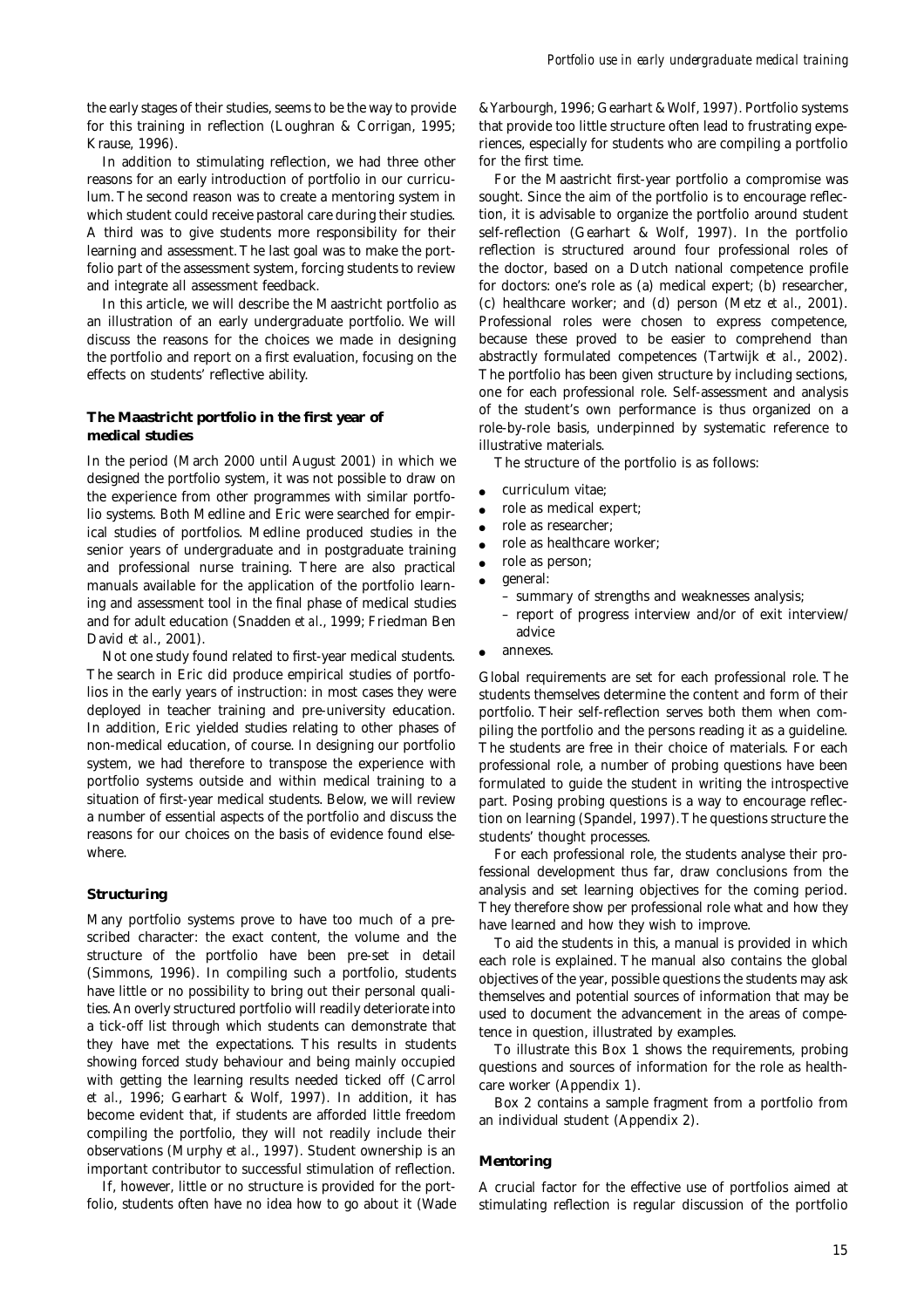with others (Wolf *et al*., 1995; Golberg *et al*., 1996)—both in one-on-one contacts between the student and the mentor (Snadden & Thomas, 1998) and by students reading and providing comment on each other's portfolios (Freidus, 1998). The Royal College of General Practitioners advocates cooperation between the learner and the mentor in working with portfolios for three reasons (RCGP, 1993). In the first place, the mentor assists the students in recognizing their learning needs and setting up a learning schedule. Learners are often inclined to formulate learning schedules for aspects they have already mastered and ignore areas in which there remains a lot to be learned. In the second place, the mentor ensures that not only the practical but also the emotional aspects of working with patients become part of the learning process. The emotional part of working with patients is often neglected. A third reason for working with mentors is that the mentor is able to validate the portfolio materials. As a result of the personal relationship between mentor and students, the mentor is able to appreciate the value of the evidence.

We opted for a mentoring system. A single mentor provides support for 20 students in developing their portfolios and provides general pastoral guidance. At least twice a year, student and mentor conduct an individual interview, a progress interview and an end-of-year interview. During these interviews, the student's performance in each area of competence is evaluated, strong and weak points are identified and new learning objectives formulated for the coming period. In so doing, the students can better identify the focus of their studies and are able to actively steer their learning. Thus, the students develop skills that are relevant to their subsequent studies and future profession, such as selfreflection and a critical and focused learning attitude.

For the end-of-year assessment, the mentor does not assess his/her own students' portfolios. He/she serves as only coach and adviser.

The mentor's responsibility goes beyond supervising the portfolio: he/she also has a general pastoral function. If a student has a problem or a question that has consequences for his/her studies, he/she may direct him/herself to his/her mentor. If he/she has problems of a structural nature, the mentor can refer the student to a student counsellor or other, specialized professionals.

#### **Assessment**

The assessment literature has shown that assessment drives learning and that congruence between training and assessment is imperative (Driessen & van der Vleuten, 2000). Assessment can also be used to steer student learning in a desirable direction. Having students complete portfolios without some form of reward (credits) was considered to be ineffective in the long run. On the other hand, portfolio completion was not to become a 'test-achievement' ritual for the purpose of passing. For this reason, we opted for the portfolio as a modest part of the entire assessment programme, which needed to be carried out properly, however, in order for the student to be promoted to the next year.

Can two different goals—assessment and reflection—be combined in a single portfolio? There is a possibility that students choose not to show their weaknesses if the portfolio is also assessed. In the literature, this is sometimes referred to as "the corruption of portfolios for testing purposes" (Huot,

16

1994). Such corruption is often the result of strategies employed to improve the reliability of portfolio assessment. Research into the quality of portfolio assessment shows that the reliability of the assessment is one of the weaker aspects of portfolio use in education (Beijaard *et al*., 2002).

Reliability, perceived of as inter-rater reliability, may be improved by three strategies: portfolio standardization; assessment objectification by using analytical criteria; and increasing the number of assessors. The first two strategies are at right angles with the philosophy underlying the portfolio. Originally, portfolios were introduced to make more qualitative decisions on the basis of authentic materials coupled to unique personal experience (Schulman, 1998). Portfolio standardization and the use of analytical criteria with the aim of improving reliability will threaten validity, because it limits the room for describing students' personal learning experiences in different authentic situations. The third strategy for enhancing inter-rater reliability, i.e. increasing the number of assessors, is an effective strategy in theory. Even low inter-rater reliability may be compensated by involving more assessors. However, for most educational institutions this strategy is too expensive, especially if large numbers of students need to be assessed.

In assessing portfolios, we cannot avoid a more holistic and qualitative approach requiring a more 'professional judgement' on the part of the assessor (Norman *et al*., 1991). However, some degree of standardization may be introduced. Of relevance here is the credibility or justifiability of the assessment procedure. It must be organized in such a way that assessment at the end of the procedure does not present surprises for the student. A system of checks and balances must be in place enabling the student to work towards an anticipated end result.

To attain this, we introduced multiple portfolio discussion moments in the assessment procedure: progress interviews and exit interviews between mentor and student, followed by a separate assessment of the portfolio by a committee. If a mentor is not satisfied with the quality of the portfolio, he/she brings this up during the interviews. Those aspects that did not work out too well may be improved before the final assessment. By so doing, the student receives intermediate feedback on the quality of his/her portfolio. By including this type of feedback loop into the portfolio procedure, in effect, a combination of information is achieved by building in several moments of measurement. If this procedure is followed correctly, assessment by the assessment committee at the end of the year will not lead to unexpected outcomes. The committee has access to the documented intermediate evaluations and can take these into account in its assessment. A drawback is that, as a result of this, the committee's assessment by the assessment committee is not fully independent. The assessment procedure is organized sequentially: if it is difficult to determine the quality of the portfolio, more than one assessor from the assessment committee is involved in the procedure. If mentor, student and/or assessor disagree on the assessment of the performance shown in the portfolio, an additional assessor will be involved. Subsequently, the complete assessment committee discusses the portfolio. If at the start of the procedure mentor, student and assessor agree on the quality of the performance shown in the portfolio, only one member of the assessment committee reads and grades the portfolio: 'insufficient', 'sufficient' or 'with merit'.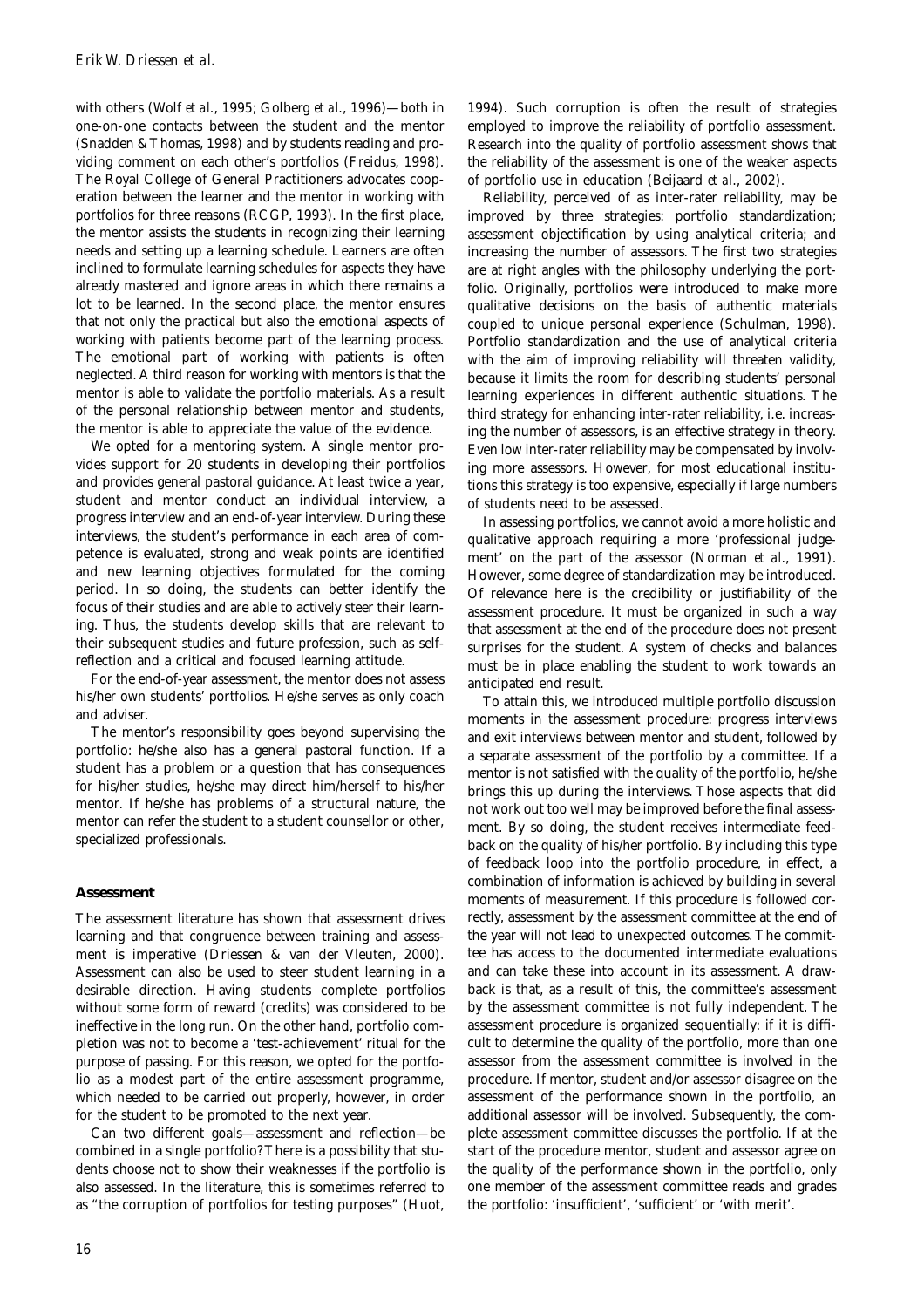# **A first evaluation**

Two hundred and forty-seven first-year students compiled a portfolio during the academic year 2001–02. Semi-structured interviews were held with a select group of students to explore the effect of the portfolio on reflection. Students from four random mentor groups, 39 in total, were approached and asked if they would be interviewed on the portfolio.With the exception of one student, all students were prepared to take part in the interview. The interview schedule focused on the process of compiling a portfolio and its possible effect on reflective ability. In addition to this, the students were given the opportunity to offer suggestions for improvement.

All students reported that they were capable of compiling a portfolio in the initial stage of their studies. A typical remark was:

I think it is okay that we start with it [portfolio] so early, because then you can get used to it. (Student 5)

The students had a positive opinion of the portfolio acting as an incentive to reflection on their progress. Indeed, 95% of the students interviewed indicated that the portfolio was an important stimulus to carry out strengths and weaknesses analyses. Typical remarks were:

Because you have to write down your strong and weak points you are forced to think about yourself. (Student 1)

Because there are different professional roles [in the portfolio], you approach yourself from different perspectives. (Student 5)

Normally I put a test on which I scored badly aside ... but if you put all your illustrative materials next to each other, I can exactly see how I work. (Student 6)

In all, 80% of the students regarded the strength and weaknesses analyses as helpful:

It is difficult to think about your own functioning, but it is surely useful. (Student 1)

. . . the self-analyses made me think about myself. (Student 38)

The portfolio therefore encouraged them to work systematically on readjusting their actions: 87% observed that the portfolio had helped them to formulate learning objectives. Typical remarks were:

. . . I found out what I did wrong, and by formulating learning objectives, I started to study in a different way to achieve what I want to achieve. (Student 3)

. . . because you have to verbalize it and read it over, you can better find connections and better draw conclusions and thus formulate learning goals. (Student 14)

The structure of the portfolio proved to meet expectations: on the one hand, it gave the students a clear picture of what was expected of them, whereas it also gave them freedom to personalize their portfolio.

You have much freedom in what you write down . . . . If you just say to somebody 'make a portfolio', then that person has no structure and does not know how to start. This division into four roles provided something to hold on to. (Student 9)

One of the professional roles—that of healthcare worker proved difficult to perform in practice, because the students had little relevant experience in this area. Some students had resolved this problem by including pre-university experience and experience as patients or as relatives of patients in this section of the portfolio.

#### **Conclusion**

The main reason for the introduction of portfolios in early undergraduate medical training was to develop the reflective ability of early undergraduate students. Reflective ability is seen as an important skill to learn from practice and for lifelong learning.The ability to reflect can protect students from the shock of practice when entering their clerkships. The literature suggests that a thoroughly planned introduction in the early stages of study is an effective way for students to learn how to reflect. The first experiences with the portfolio bear out the view that an early introduction of the portfolio in medical training is an effective tool to stimulate students' reflective ability. The portfolio seems to act as an incentive to reflection on behaviour. It encourages students to work systematically on readjusting their actions.

We used experience with portfolio systems outside and within medical training to develop a portfolio for first-year medical students. Literature on portfolios suggests that the factors contributing to portfolio effectiveness include a supportive mentor system, clear portfolio structure, an appropriate assessment procedure and early and unambiguous portfolio introduction. The first experiences with our portfolio suggest that these factors are indeed crucial. The majority of students were of the opinion that analysing one's competences in a portfolio was both instructive and meaningful. With regard to learning how to reflect, however, the mentors felt that coaching by a teacher proved to be necessary. The mentoring system may be a major explanation for the fact that students see the portfolio as effective in stimulating reflective ability. Other studies of the effect of portfolios on reflective ability often show disappointing results (Wade & Yarbourgh, 1996; Beijaard *et al*., 2002). In many cases, the purpose of portfolios seems unclear to students. As a result, portfolios are often superficial. In other words, students have to learn how to reflect and compile a portfolio. Teacher support is essential to this learning process.

In conclusion, we feel that a portfolio constructed according to the considerations described in this paper is a worthwhile addition to existing assessment and learning tools. Our preliminary findings show that the introduction of such a portfolio in the early stages of medical training seems to be an effective way for students to learn how to reflect on their learning and behaviour. Reflective skills are essential to both learning from practice and lifelong learning. It is our hope, therefore, that early introduction of the portfolio will help develop the appropriate skills for more in-depth portfolio learning and assessment in later stages.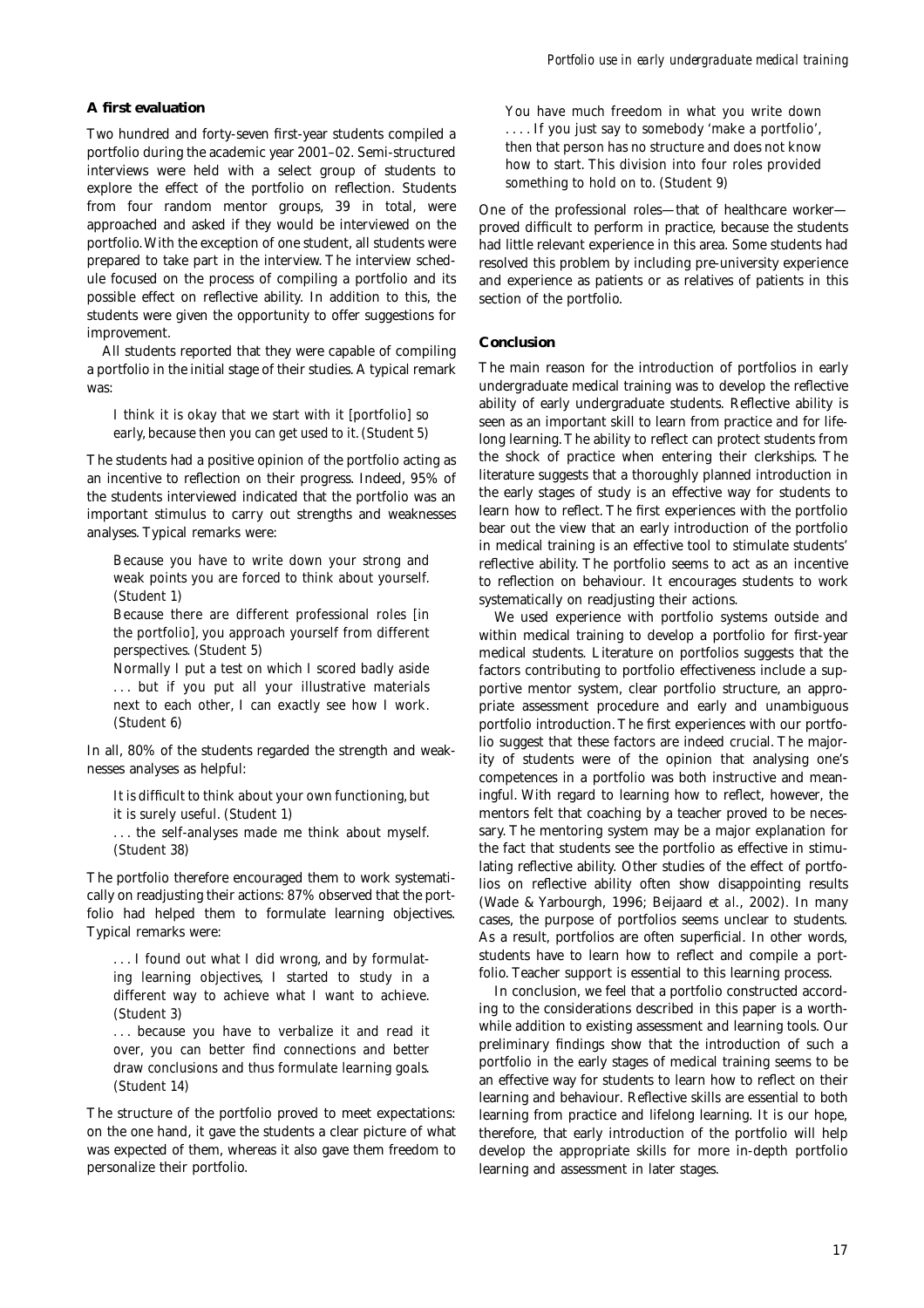#### **Practice points**

- Factors contributing to portfolio effectiveness include:
- supportive academic mentor system to coach the student;
- clear portfolio structure allowing students to determine content and form of the portfolio;
- organization of the portfolio around student selfreflection;
- early and unambiguous portfolio introduction;
- assessment procedure that does not hamper reflection.

#### **Acknowledgement**

The authors wish to thank Louise Rayar for revising the English of this article.

#### **References**

- BEIJAARD, D., DRIESSEN, E.W., VAN TARTWIJK, J. & VAN DER VLEUTEN, C.P.M. (2002) Portfolio's verder uitgewerkt (Further development of portfolios), in: E.W. Driessen, D. Beijaard, J. van Tartwijk & C.P.M. van der Vleuten (Eds) *Portfolios,* pp. 119–136 (Groningen, Wolters-Noordhoff).
- CARROL, J. A., POTTHOFF, D. & HUBER, T. (1996) Learning from three years of portfolio use in teacher education, *Journal of Teacher Education***,** 47(4), pp. 253–262.
- CHALLIS, M. (2001) Portfolios and assessment: meeting the challenge, *Medical Teacher*, 23(5), pp. 437–440.
- DAVIS, M. H., FRIEDMAN, B.-D. M., HARDEN, R. M., HOWIE, P., KER, J., MCGHEE, C., PIPPARD, M. J. & SNADDEN, D. (2001) Portfolio assessment in medical students' final examinations, *Medical Teacher*, 23, pp. 357–366.
- DRIESSEN, E.W. & VLEUTEN, C.P.M. (2000) Matching student assessment to problem-based learning: lessons from experience in a law faculty, *Studies in Continuing Education*, 22(2), pp. 235–248.
- ERTMER, P.A. & NEWBY, T.J. (1996) The expert learner: strategic, self-regulated, and reflective, *Instructional Science*, 24, pp. 1–24.
- FINLAY, I. G., MAUGHAN, T. S. & WEBSTER, J.T. (1998) A randomized controlled study of portfolio learning in undergraduate cancer education, *Medical Education, 32*(2), pp. 172–176.
- FREIDUS, H. (1998) Mentoring portfolio development, in N. LYONS (Ed.) *With Portfolio in Hand: Validating the New Teacher Professionalism*, pp. 51–68 (New York, Teachers College Press).
- FRIEDMAN BEN DAVID, M., DAVIS, M.H., HARDEN, R.M., HOWIE, P.W., KER, J. & PIPPARD, M.J. (2001) AMEE Medical Education Guide No. 24: Portfolios as a method of student assessment, *Medical Teacher*, 23(6), pp. 535–551.
- GEARHART, M. G. & WOLF, S.A. (1997) Issues in portfolio assessment: assessing writing processes from their products, *Educational Assessment*, 4(4), pp. 265–296.
- GOLBERG, G. L., ROSWELL, B.S. & MICHAELS, H. (1996) Can assessment mirror instruction? A look at peer response and revision in a large-scale writing test, *Educational Assessment*, 3(4), pp. 287–314.
- HUOT, B. (1994) Beyond the classroom: using portfolios to assess writing, in: L. BLACK, D.A. DAIKER, J. SOMMERS & G.STYGALL (Eds) *New Directions in Portfolio Assessment: Reflection, Practice, Critical Theory and Large-scale Scoring*, pp. 325–333, (Portsmouth, NH, Cook Publishers).
- KORTHAGEN, F. (2001) *Linking Practice and Theory.The Pedagogy of Realistic Teacher Education* (Mahwah, NJ, Lawrence Erlbaum Associates).
- KRAUSE, S. (1996) Portfolios in teacher education: effects of instruction on preservice teachers' early comprehension of the portfolio process, *Journal of Teacher Education*, 47(2), pp. 130–138.
- LOUGHRAN, J. & CORRIGAN, D. (1995) Teaching portfolios: a strategy for developing learning and teaching in preservice education, *Teaching & Teacher Education*, 11(6), pp. 565–577.
- METZ, J.C.M., VERBEEK-WEEL, A.M.M., & HUISJES, H.J. (2001) *Raamplan 2001 artsopleiding* (Blueprint 1994: Training of Doctors in The Netherlands) (Nijmegen, Mediagroep Nijmegen).
- MURPHY, S., BERGAMINI, J. & ROONEY, P. (1997) The impact of large-scale portfolio assessment programs on classroom practice: case studies of the new standards field-trial portfolio, *Educational Assessment*, 4(4), pp. 297–233.
- NORMAN, G.R.,VLEUTEN, C.P.M. & GRAAFF, E.D. (1991). Pitfalls in the pursuit of objectivity: issues of validity, efficiency and acceptability, *Medical Education*, 25, pp. 119–126.
- PITTS, J., COLES, C. & THOMAS, P. (2001) Enhancing reliability in portfolio assessment: 'shaping' the portfolio, *Medical Teacher* 23(4), pp. 351–355.
- PRINCE, K.J.A.H.,WIEL , M.W.J., SCHERPBIER, A.J.J.A.,VLEUTEN, C.P.M & BOSHUIZEN, H.P.A. (2000) A qualitative analysis of the transition from theory to practice in undergraduate training in a PBL-medical school, *Advances in Health Sciences Education*, 5, pp. 105–116.
- ROYAL COLLEGE OF GENERAL PRACTITIONERS (1993) *Portfoliobased Learning in General Practice*, Occasional paper 63 (London, Royal College of General Practitioners).
- SCHULMAN, L. (1998) Teacher portfolios: a theoretical activity, in: N. LYONS (Ed.) *With Portfolio in Hand: Validating New Teacher Professionalism* (New York, Teachers College Press).
- SIMMONS, J. (1996) Control the purpose, not the contents: coaching the creation of teaching portfolios, *Action in Teacher Education*, 18(1), pp. 71–81.
- SNADDEN, D. & THOMAS, M.L. (1998) Portfolio learning in general practice vocational training – does it work?, *Medical Education*, 32, pp. 401–406.
- SNADDEN, D., THOMAS, M.L. & CHALLIS, M. (1999) *The Use of Portfolio-based Learning in Medical Education*, AMEE Medical Education Guide No. 11 (revised) (Dundee, Association for Medical Education in Europe).
- SPANDEL, V. (1997) Reflection on portfolios, in: G.D. Phye (Ed.) *Handbook of Academic Learning: Construction of Knowledge*, pp. 573–591 (San Diego, Academic Press).
- TARTWIJK, J., LOCKHORST, D. & TUITHOF, H. (2002) Universiteit Utrecht: Portfolio's en de opleiding van docenten (Utrecht University: Portfolios and teacher education), in: E.W. DRIESSEN, D. BEIJAARD, J. VAN TARTWIJK & C.P.M. VAN DER VLEUTEN. (Eds) *Portfolios*, pp. 75–88 (Groningen, Wolters-Noordhoff).
- WADE, R. C. & YARBOURGH, D.B. (1996) Portfolios: a tool for reflective thinking in teacher education?, *Teaching & Teacher Education*, 12(1), pp. 63–79.
- WOLF, K., WHINERY, B. & HAGERTY, P. (1995) Teaching portfolios and portfolio conversations for teacher educators and teachers, *Action in teacher education, 17*(1), pp. 30–39.